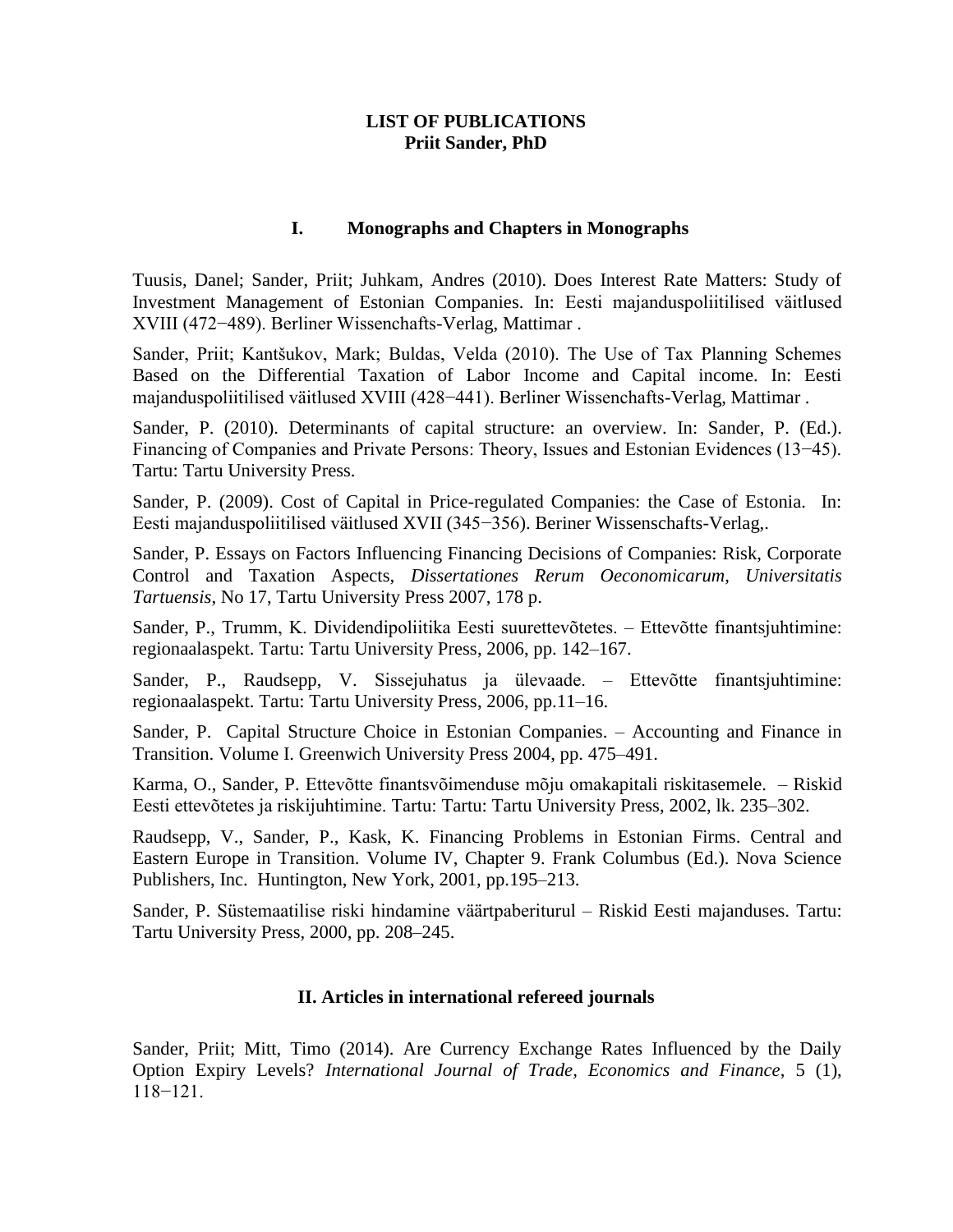Sander, Priit; Teder, Allan; Viikmaa, Karmen; Kantšukov, Mark (2014). The Distributed Profit Based Corporate Taxation, and the Valuation of Cash Holdings. *International Journal of Trade, Economics and Finance*, 5 (3), 212−217.

Teder, Allan; Sander, Priit; Mitt, Timo (2014). Trend Is Your Friend, or Is It: Empirical Evidence from 60-Year US Stock Market Data. *International Journal of Trade, Economics and Finance*, 5 (3), 292−295.

Sander, Priit; Kariler, Jaanus; Viikmaa, Karmen (2013). Recent Trends in Dividend Policy of Estonian Companies. *Journal of International Scientific Publications: Economy and Business*, 7 (3), 4−14.

Sander, Priit; Veiderpass, Risto (2013). Testing the turn-of-the-year effect on Baltic Stock exchanges*. The Review of Finance and Banking*, 5 (2), 145−154.

Teral, A.; Lukason, O.; Sander, P. (2012). The Influence of Financial Performance on Payout Policy: A Study of Estonian Firms. *Discussions on Estonian Economic Policy*, 20 (1), 247−259.

Sander, Priit; Lukason, Oliver; Kask, Kaia (2011). Discount rate for government projects: the case of government real estate in Estonia. In: *Discussions on Estonian Economic Policy*, 19 (212−227). Berliin, Tallinn: Berliner Wissenchafts-Verlag, Mattimar.

Sander, P.; Sõrg, M.; Tuusis, D. (2011). Foreign Loans Determined by Estonian Development. In: Journal of Business and Economics (315−324). Academic Stars Publishing Company.

Sander, Priit; Kantšukov, Mark; Buldas, Velda (2011). Tax benefits for individuals and extent of their use in Estonia during 2007–2009. In: Eesti majanduspoliitilised väitlused. Majanduspoliitika teooria ja praktika (20−35). Berliner Wissenchafts-Verlag, Mattimar .

Sander, P.; Kantšukov, M. (2009). Effect of corporate taxation system on profitability and market ratios - the case of ROE and P/B ratios. *Research in Economics and Business: Central and Eastern Europe*, 1 (28) (2), 27−40.

Sander, P., Kõomägi, M. (200/) Valuation of private companies by Estonian private equity and venture capitalists. *Baltic Journal of Management*, 2, (1), 6–19

Sander, P., Kõomägi, M. (2007) The allocation of control rights in financing of private companies: views of Estonian private equity and venture capitalists*. TRAMES. Journal of the Humanities and Social Sciences*. 11, (2), 189–205.

Karma, O., Sander, P. (2006) The impact of financial leverage on risk of equity measured by loss-oriented risk measures: An option pricing approach. *European Journal of Operational Research* 176, 1340–1356.

Sander, P. (2003) Capital Structure Choice in Estonian Companies: a Survey. *Management of Organizations: Systematic Research* No. 27, 123–135.

## **III. Other research articles/working papers**

Sander, P. Tax Heterogeneity and Trading Volume around the Ex-Dividend Day: Estonian Evidence. – Working Paper Series. Number 54/2007. Tartu University Press, 39 p.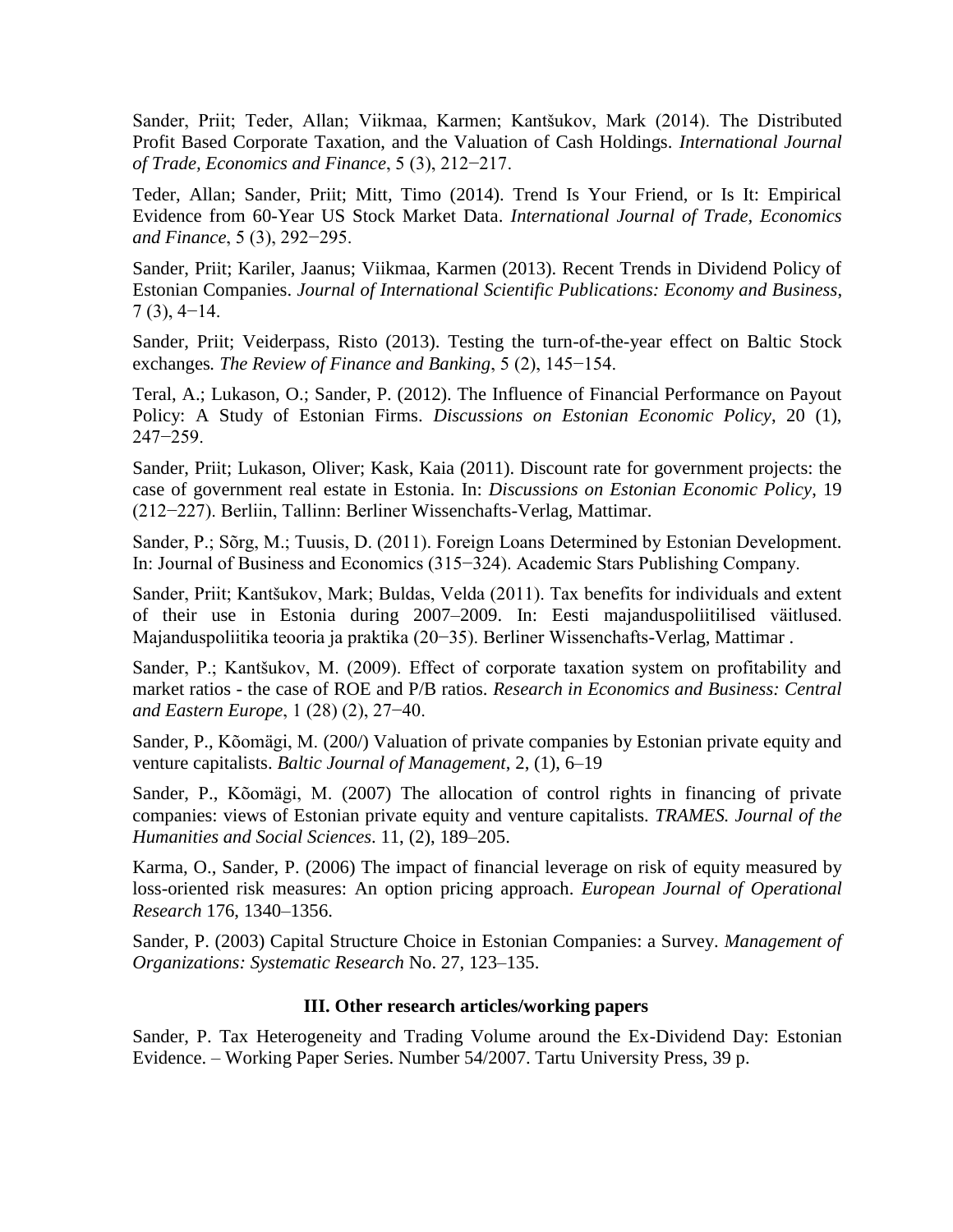Kõomägi, M., Sander, P. Deal Structuring of Private Equity Investments in Estonia. – VADYBA MANAGEMENT 2006, nr. 2 (11) Research Papers. Vilnius University, 2006, pp. 65–72.

Kõomägi, M., Sander, P. Venture Capital Investments and Financing in Estonia: a Case Study Approach. Working Paper nr. 44, Tartu University Press 2006, 77 p.

Raudsepp, V., Sander, P., Kask, K. Financing Problems in Estonian Firms. – Current Politics and Economics of Russian, Eastern and Central Europe. NOVA Science Publishers, Inc., 2003, Vol. 18, No. 1, pp. 55–73.

Sander P. Pikaajaline *versus* lühiajaline investeerimishorisont. EPMÜ teadustööde kogumik. "Majandusarvestuse ja rahanduse aktuaalsed probleemid ning nende käsitlemine ülikooli õppeprotsessis", Tartu, 20.11.1998, lk. 54–58.

#### **IV. Textbooks**

Roos. A., Sander, P., Nurmet, M., Ivanova, N. (2014). Finantsturud ja -institutsioonid. Tartu: Tartu University Press.

Sander, P. (2003) Portfelliteooria II. Tartu: Tartu University Press.

Sander, P.(1999) Portfelliteooria I. Tartu: Tartu University Press.

#### **V. Conference publications**

Sander, Priit; Kariler, Jaanus; Viikmaa, Karmen (2014). Determinants of Dividend Policy in Estonian Firms: an Empirical Analysis. In: Political Sciences Law, Finance Economics and Tourism (193−199). Bulgaria: SGEM International Multidisciplinary Scientific Conferences on Social Sciences and Arts.

Viikmaa, Karmen; Sander, Priit (2014). Predicting the Present Crisis with Google Trends. In: Political Sciences Law, Finance, Economics and Tourism (559−566). Bulgaria: SGEM International Multidisciplinary Scientific Conferences on Social Sciences and Arts.

Teral, A.; Lukason, O.; Sander, P. (2012). Finantstulemuste mõju väljamaksepoliitikale Eesti ettevõtetes. Eesti majanduspoliitilised väitlused (334−338). Berliner Wissenchafts-Verlag, Mattimar .

Buldas, V.; Sander, P.; Kantšukov, M. (2011). Üksikisikutele mõeldud maksusoodustuste kasutamise ulatus 2007–2009. Eesti majanduspoliitilised väitlused. Majanduspoliitika teooria ja praktika (27−31). Berliner Wissenschafts-Verlag ; Mattimar.

Kantšukov, M.; Sander, P. (2009). Financial Ratios Analysis under the Distributed Profit Based Taxation: Case of Estonia. IV International Conference Management Theory and Practice: Synergy in Organisations (3.–4. aprill 2009, Tartu). Tartu, CD.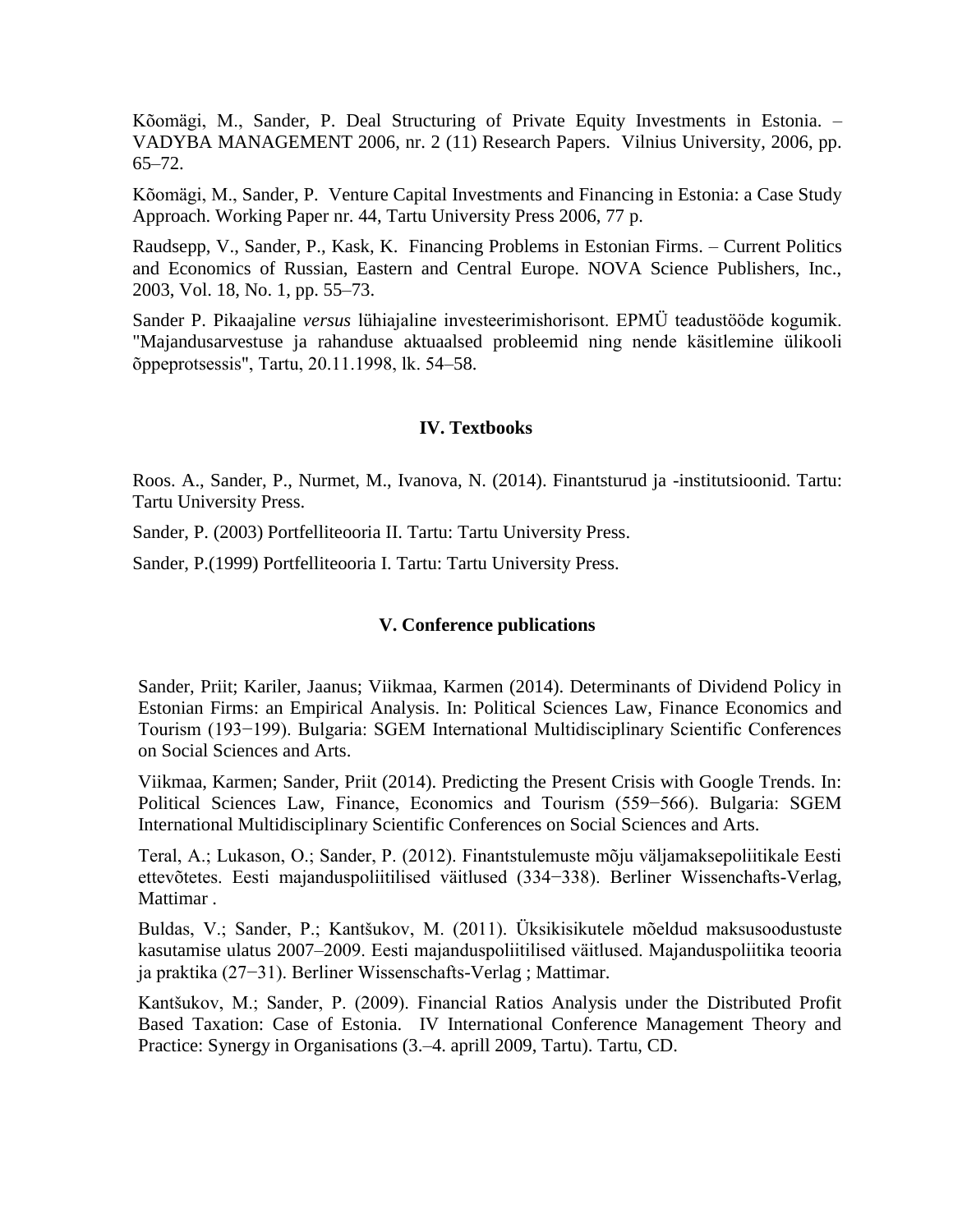Sander, P., Kõomägi, M. The use if internal rate of return by Estonian private equity and venture capitalists. – Entrepreneurial Finance and Financial Environment. Conference Papers, 2006. CD.

Sander, P. Laenukapitali maksueelis Eestis – müüt või reaalsus. – Eesti ettevõtluse perspektiivid Euroopa Liidus. III teadus- ja koolituskonverents, Pärnu, 28.–29. jaanuar 2005, lk. 169–177.

Sander, P. Dividendipoliitika seadusandlik regulatsioon väikeaktsionäride õiguste kaitsel. – XIII majanduspoliitika teaduskonverents, Tartu-Värska, 30. juuni –2. juuli 2005, lk. 309–317.

Sander, P. The Impact of Estonian Income Tax Reform on Financing, Investment and Dividend Policy. – Proceedings of the VII Conference "European Culture, Hispaania: Pamplona, Oktoober 23–26, 2005.

Sander, P. Dividendide maksustamine ja muutused Eesti börsiettevõtete dividendi-poliitikas ning omanikestruktuuris. – Majandusarvestuse aktuaalsed probleemid äri- ja avalikus sektoris. Konverentsikogumik. Tallinn: TTÜ 2004, lk. 71–83.

Sander*,* P. Tax Heterogeneity and Trading Volume Around Ex-dividend Day: Estonian Evidences. "Development of Economy: Theory and Practice" International Scientific Conference 30 September – 2nd of October, 2004, Lithuania: Kaunas, pp. 27–31.

Sander, P. Tax Heterogeneity, dividend Policy, and Tax Induced Trading in Estonia. European Finance – Theory, Politics and Practise. International Scientific Conference 2004. CD, 8 p.

Sander, P. Estimating the cost of capital in transition markets: Estonian experiences. – Finance in EU Accession Countries: Experiences and Solutions, VI International Scientific Conference, Proceedings, Vol. 1, Tartu: TÜ Kirjastus, October 17–18, 2003, , lk. 188–199.

Karma, O., Sander, P. The Impact of Financial Leverage on Risk of Equity Measured by Downside Risk: An Option Pricing Approach. – Modelling and Simulation of Business Systems. International Conference, Lithuania: Vilnius, May 13–14, 2003, pp. 97–100.

Raudsepp, V., Sander, P., Zahharov, R. Capital Structure in Estonian Firms: Preferences and Choices. – International Scientific Conference Financial Market and Management. Proceedings. Riga, 2003, pp. 240–251.

Karma, O., Sander, P. Riigi (majandus)poliitika mõju väärtpaberite hindade kujundamisele. – Eesti majanduspoliitika teel Euroopa Liitu. XI teadus- ja koolituskonverentsi ettekanded – artiklid. Berlin-Tallinn: Mattimar, 2003, lk. 51–58.

Sander, P. Finantshierarhia teooria ja finantseerimisotsused Eesti ettevõtetes. – Ettevõttemajandus Eestis ja Euroopa Liit. I teadus- ja koolituskonverents. Pärnu: Mattimar, 2003, lk. 170–177.

Sander, P. Financial Leverage and Risk: An Empirical Analysis. – 50th Anniversary Financial Conference Svishtov, Bulgaria, April 11–12, 2002. Publishing house "ABAGAR", Veliko Tarnovo, 2002, pp. 561–570.

Sander, P. The Use of Tax-Based Trading Strategies on Estonian Stock Market – Scientific Conference. Accounting and Companies' Performance Management, Tartu, October 25–26, 2002, pp. 171–178.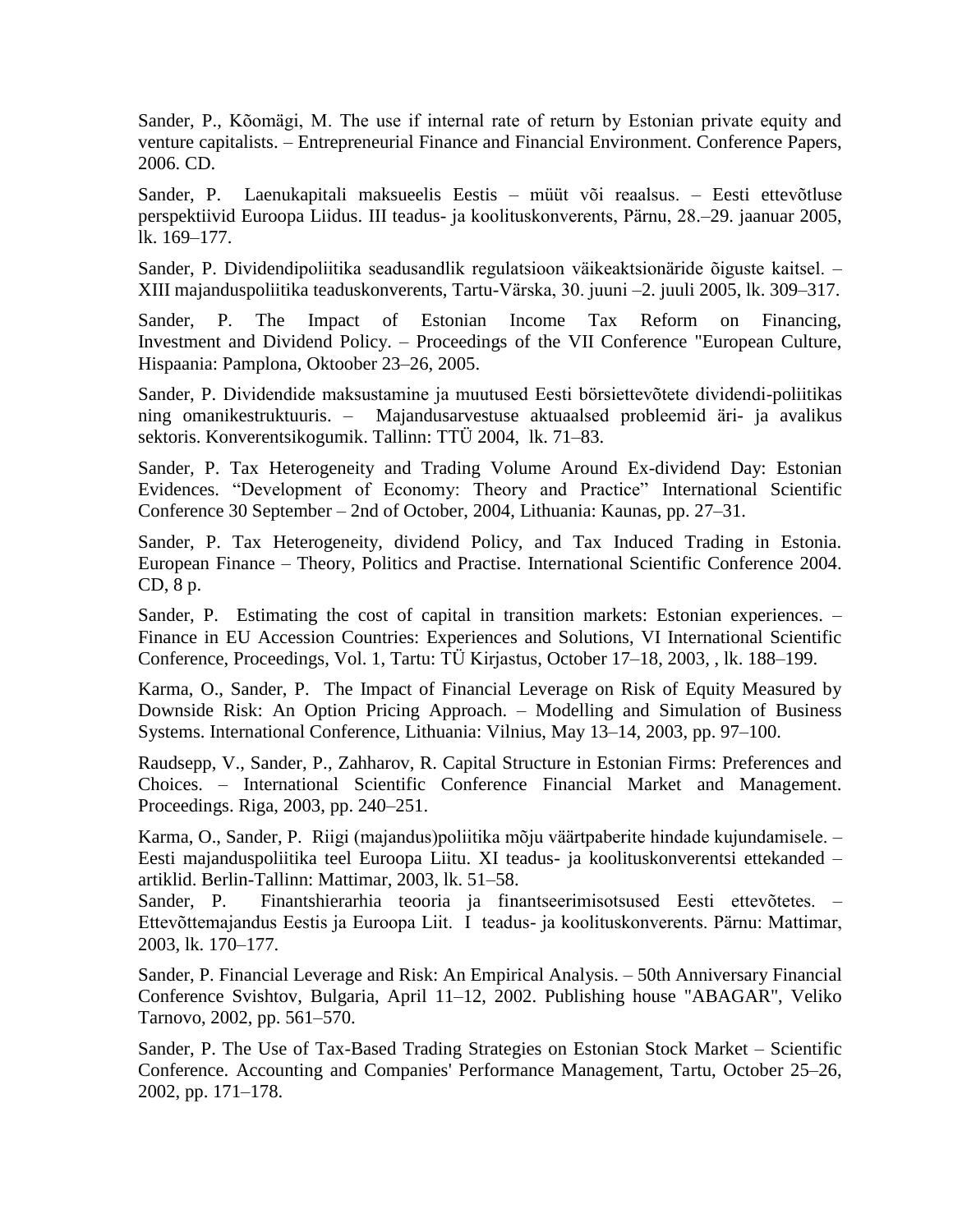Raudsepp, V., Andresson, K., Sander, P. Financial Analysis: What Makes Company Financially Successful. – Economics and Management – 2001. Finance Management Problems 2001. International Conference Proceedings. Volume 7. Kaunas University of Technology Faculty of Economics and Management. Kaliningrad State Technical University Faculty of Economics. Kaunas "Technologija" 2001, pp. 109–116.

Sander, P. Estimating Systematic Risk in Estonian Stock Market. – IV International Scientific Conference. Topical Financial Problems in Transition Economies. Tartu, November 9–10, 2001, pp. 243–253.

Sander, P. Estimating Systematic Risk in Estonian Stock Market – International Scientific Conference. Application of Financial and Management Tools in the Real Sector Development. Book of Abstracts. Riga, May 11–12, 2001, p. 27.

Sander, P. Dividend Policy in Estonian Firms and Income Tax Reform.– International Conference. Economics & Management – 2000. Actualities and Methodology. Kaunas University of Technology, Faculty of Economics and Management, May 4–5, 2000, pp. 383– 385.

Sander, P. The Impact of Abolishment of Corporate Income Tax on Firms' Dividend and Financing Policies. – Integration Problems of the Baltic Region Countries on Their Way to the European Union. Section "Social and Economic Issues on the Way to the European Union". Proceedings of the international conference, Rēzekne, March 2–3, 2000, pp. 139– 145.

Sander, P. Financing Decisions of Firms and Estonian Income Tax Reform. – International Conference Accounting and Taxation Problems. Tallinn, September 8–9, 2000, pp. 61–66.

Kask, K., Raudsepp, V., Sander, P. Investment Decision-Making of Real Estate Companies in Estonia. – International Scientific and Practical Conference "Financial Stabilization and Economic Growth" (Proceedings). D. A. Tsenov Academy of Economics Svishtov. Bulgaria, 2000, pp. 245–251.

Sander, P. Capital Structure Choice in Estonian Companies. – International Conference. Economics & Management – 99. Actualities and Methodology. Kaunas University of Technology, Faculty of Management, April 22–23, 1999, pp. 306–308.

Raudsepp V., Sander P. Kapitali kasvutulu maksustamine progresseeruva tulumaksusüsteemi tingimustes. – Eesti Vabariigi Majanduspoliitika ja Euroopa Liit, VII teadus- ja koolituskonverents Tartu-Värska, 25.–27. juuni 1999, Mattimar OÜ, lk. 262–269.

Raudsepp, V., Sander, P., Ivanova, N. Financing Problems in Estonian Small and Mediumsize Companies. – International Conference "Economic Integration Issues of Central and Eastern European Countries into European Union". Läti: Rezekne, 21.–22. mai 1999, pp. 131–134.

Sander, P. Tax Planning and Transaction Costs. – Accounting Perspectives on the Threshold of the 21st Century (proceedings of the conference). Tartu, October 28–29, 1999, pp. 201– 207.